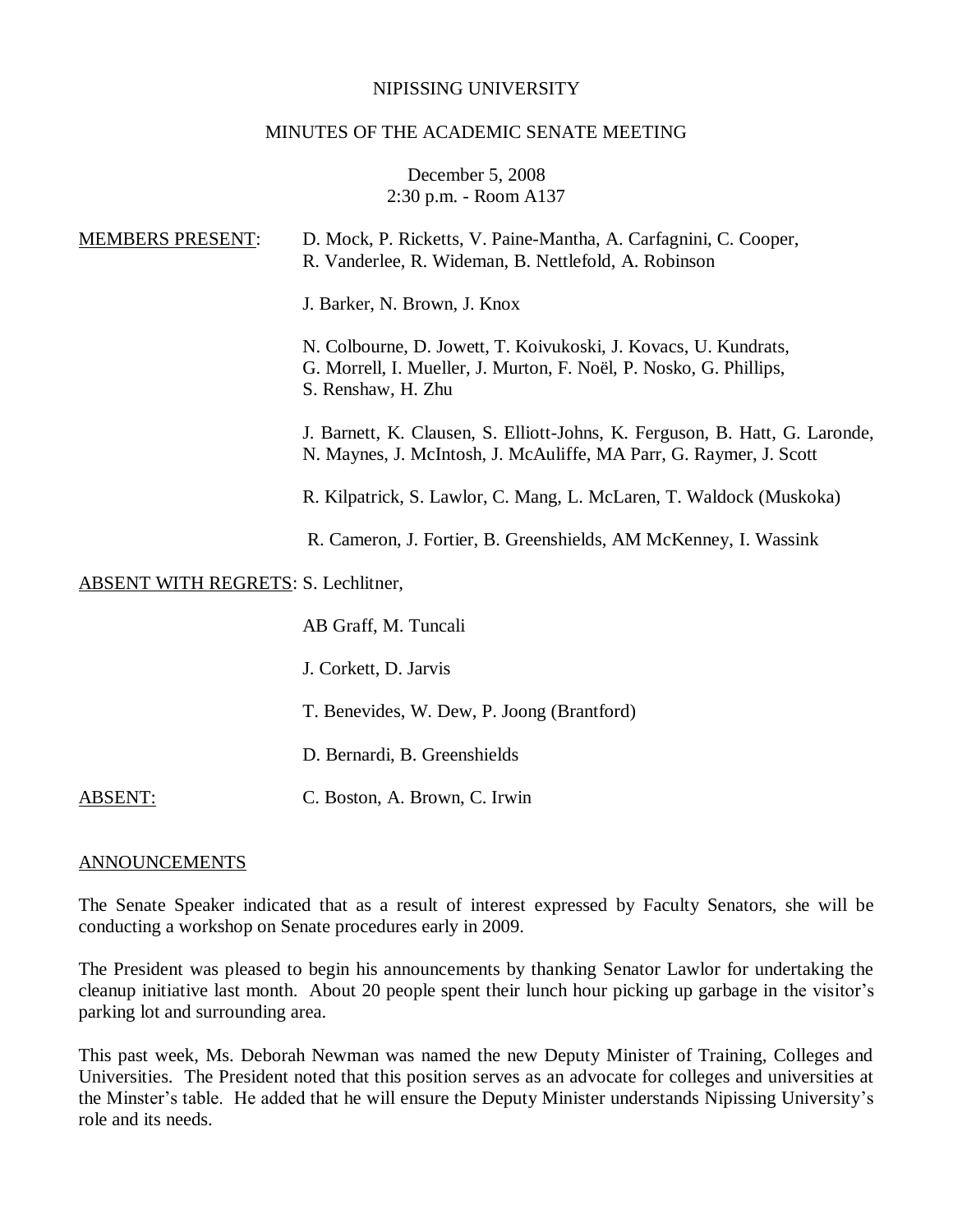The President indicated that the official opening of the new building in Brantford was well attended. The City of Brantford has been very supportive of Nipissing's growing presence. At the Board of Governor's meeting, Dr. Maria Cantalini-Williams, Director of the Brantford campus, gave an excellent presentation about that campus and its plans for the future.

The Council of Ontario Universities has been busy addressing state of the economy. The revenue base from both the federal and provincial governments have declined rapidly and the President indicated that institutions with large endowments and defined pension plans were suffering. At the November Senate meeting, Senators were advised that our structural deficit had to be addressed and steps have already been taken towards eliminating it. The university is committed to entering the next budget year with no cumulative deficit. Despite tightening the purse strings, the President added that he did not want to cut into the fabric of the university.

The President announced the departure of Ken Crocker, Executive Director of University Advancement, who will be leaving for a position at the University of Alberta. To date, \$5.7M of the targeted \$7M in private funding for the Learning Library has been achieved.

December  $10^{th}$  is Nipissing University Day and we are celebrating our  $16^{th}$  anniversary as an independent degree granting institution. The President recognized the many changes that have occurred since 1992.

The Vice President Academic and Research was delighted to report that Drs. Jane Barker, Hilary Earl, Douglas Gosse, Alex Karassev and Paul Kelly were the recipients of Research Achievement Awards. He was also pleased to confirm that Dr. David Booth has been appointed as the first Elizabeth Thorn Chair in Literacy. Senators were reminded that Dr. Booth was the recipient of an honorary degree from Nipissing University at last June's convocation.

The Northern Ontario Heritage Fund (NOHFC) recently announced it will invest \$333K in establishing an Industrial Research Chair to support the new bioceconomy in Northern Ontario and the Vice-President was please that Dr. Jeff Dech is the recipient of this Chair.

Congratulations went to the Library for organizing the inaugural Faculty Book Launch on November  $28<sup>th</sup>$ . Faculty with published books had their books on display. There will be another event in the spring.

The Vice-President Finance and Administration provided a brief update on the budget and noted that with the cooperation of everyone, she has been able to identify and clean up some existing departmental budgets. She added that the university is operating on the assumption that it will not receive the \$1.2M from the province.

The Dean of Arts and Science was pleased to report that he, along with Senators Carfagnini and McLaren, had met with True Self Employment and Training to explore the possibility of establishing a Transitional Year Program that would operate from our downtown campus. If their funding application is successful, a group of women will begin this program in the fall of 2009. This is seen as a positive step for engaging our community.

The Dean of Education indicated that the preparation for the Bachelor of Education reaccreditation review by the Ontario College of Teachers is proceeding well. The written application has been submitted and the panel will be on campus the week of January  $19<sup>th</sup>$ .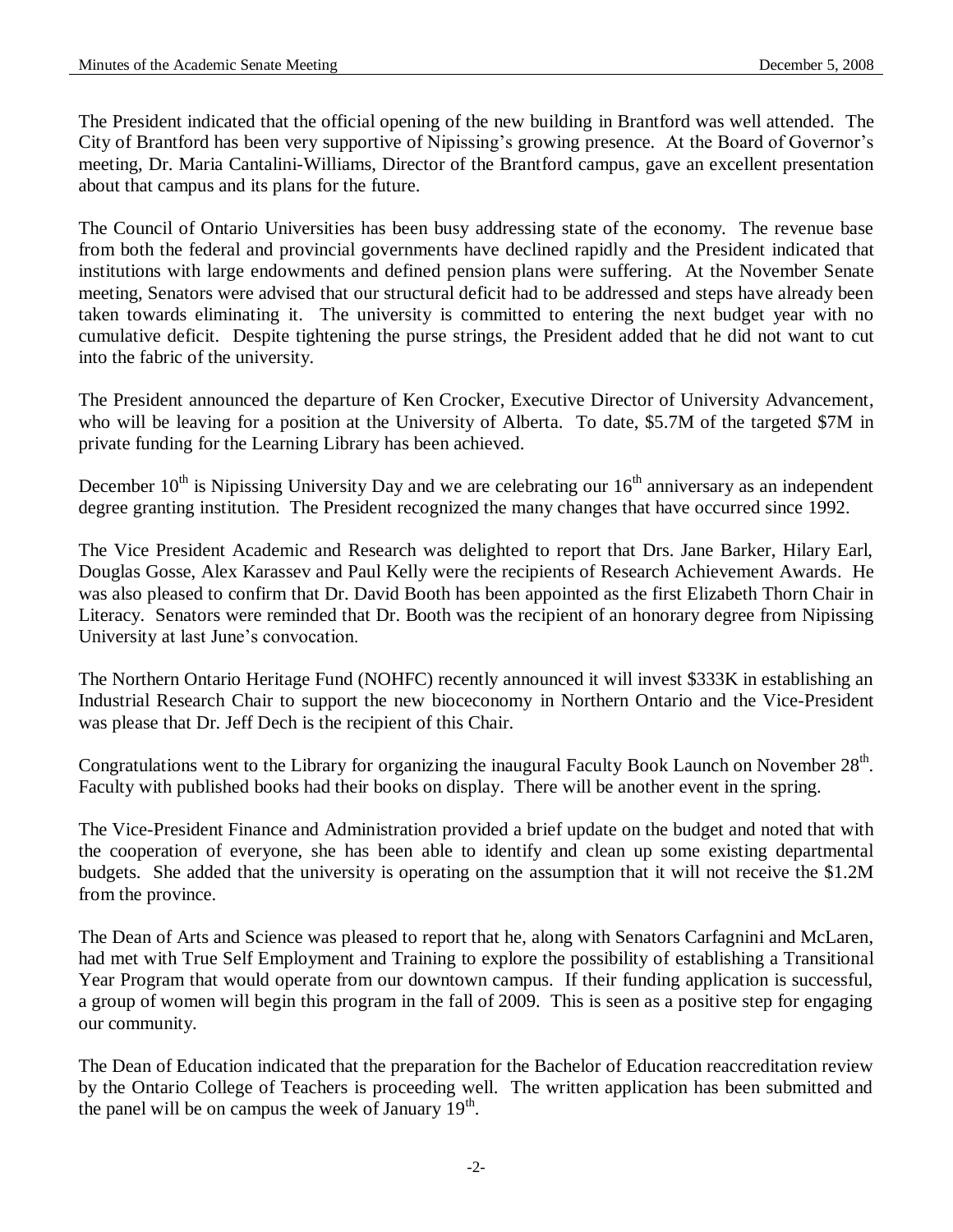On behalf of the Student Union, Senator Fortier extended Seasons Greetings to all Senators.

### REPORTS OF STANDING COMMITTEES

#### Senate Executive Committee

MOTION 1: Moved by D. Mock, seconded by J. McIntosh that the Report of the Senate Executive Committee dated November 27, 2008 be received. CARRIED

#### Academic Planning Committee

- MOTION 2: Moved by P. Ricketts, seconded by G. Phillips that the Report of the Academic Planning Committee dated November 17, 2008 be received. CARRIED
- MOTION 3: Moved by P. Ricketts, seconded by J. Knox that Senate approve the establishment of the following full-time faculty positions as described in the attached report from the Vice-President, Academic and Research:
	- a) a three (3) year limited-term position in Classical Studies, effective July 1, 2009, conditional upon the approval of the curriculum changes and 4 year combined Classical Studies/History program by Senate.
	- b) a probationary (tenure-track) position in Gender Equality and Social Justice, effective July 1, 2010, with the proviso that the position could be commenced on July 1, 2009 if there are no budgetary implications of doing so.
	- c) a three (3) year limited-term position in Mathematics, effective July 1, 2009, conditional upon the approval of the new MSc program in Mathematics by Senate and OCGS.
	- d) a three-year limited term position in Psychology, effective July 1, 2009, conditional upon approval of curriculum changes for the honours restructuring by Senate.

# CARRIED

MOTION 4: Moved by R. Vanderlee, seconded by P. Ricketts that Senate give Stage 1 developmental approval to the Post Registered Practical Nurse (RPN) Bridging Program into the Bachelor of Science in Nursing (BScN) Proposal, dated October 2008, as outlined in the attached document. CARRIED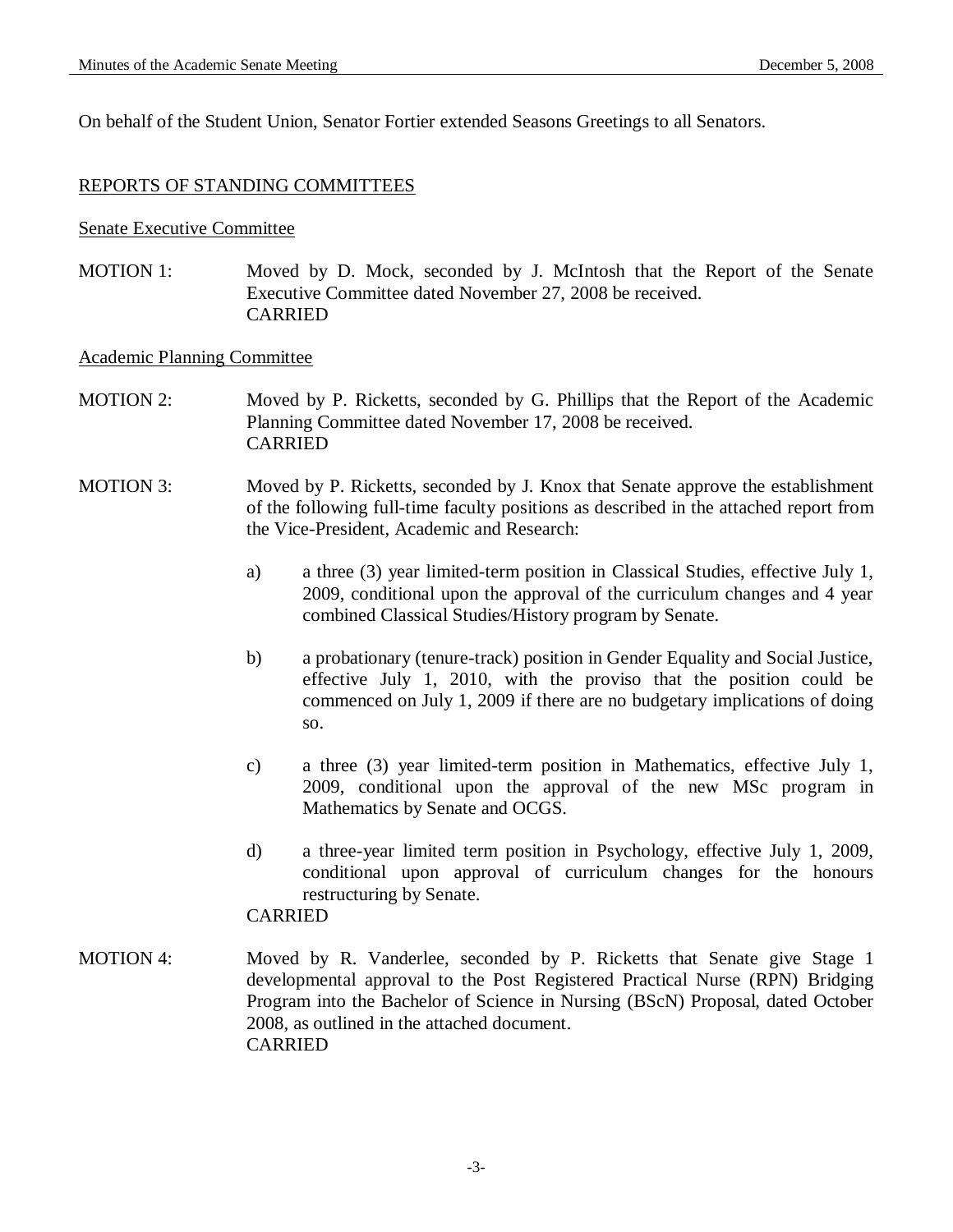MOTION 5: Moved by P. Ricketts, seconded by G. Phillips that Senate approve the revised UPRAC Audit Report and Revised Program Approval Process, as recommended to the Senate Academic Planning Committee by the Program Reviews and Appraisals Sub-committee, as outlined in the attached document. CARRIED

### UNDERGRADUATE STUDIES COMMITTEE

MOTION 6: Moved by R. Vanderlee, seconded by C. Cooper that the Report of the Undergraduate Studies Committee dated October 15, 2008 be received. CARRIED

#### GRADUATE STUDIES COMMITTEE

- MOTION 7: Moved by P. Ricketts, seconded by J. Barnett that the Report of the Graduate Studies Committee dated November 26, 2008 be received. CARRIED
- MOTION 8: Moved by P. Ricketts, seconded by H. Zhu that Senate approve the Brief for the Standard Appraisal of the Master of Science in Mathematics, as outlined in the attached document. CARRIED
- MOTION 9: Moved by P. Ricketts, seconded by that Senate approve the recommendation that full-time Master of Education students be given the option to complete their graduate degree through the nine courses plus Research Project + Seminar Route, as outlined in the attached document. CARRIED
- MOTION 10: Moved by P. Ricketts, seconded by J. Barnett that Senate approve the addition of EDUC5677, Quantitative Approaches to Educational Research, as outlined in the attached document. CARRIED
- MOTION 11: Moved by P. Ricketts, seconded by J. Barnett that the students listed in the Report of Grad Applicants dated November 24, 2008, who have completed all requirements of their respective Master of Education degrees, be admitted to their degrees in-course and that diplomas for the degrees be awarded. CARRIED

### AMENDMENT OF BY-LAWS

MOTION 12: Moved by B. Hatt, seconded by I. Wassink that the position of Senate Secretary be added to the membership of the By-Laws and Elections Subcommittee as a nonvoting member. CARRIED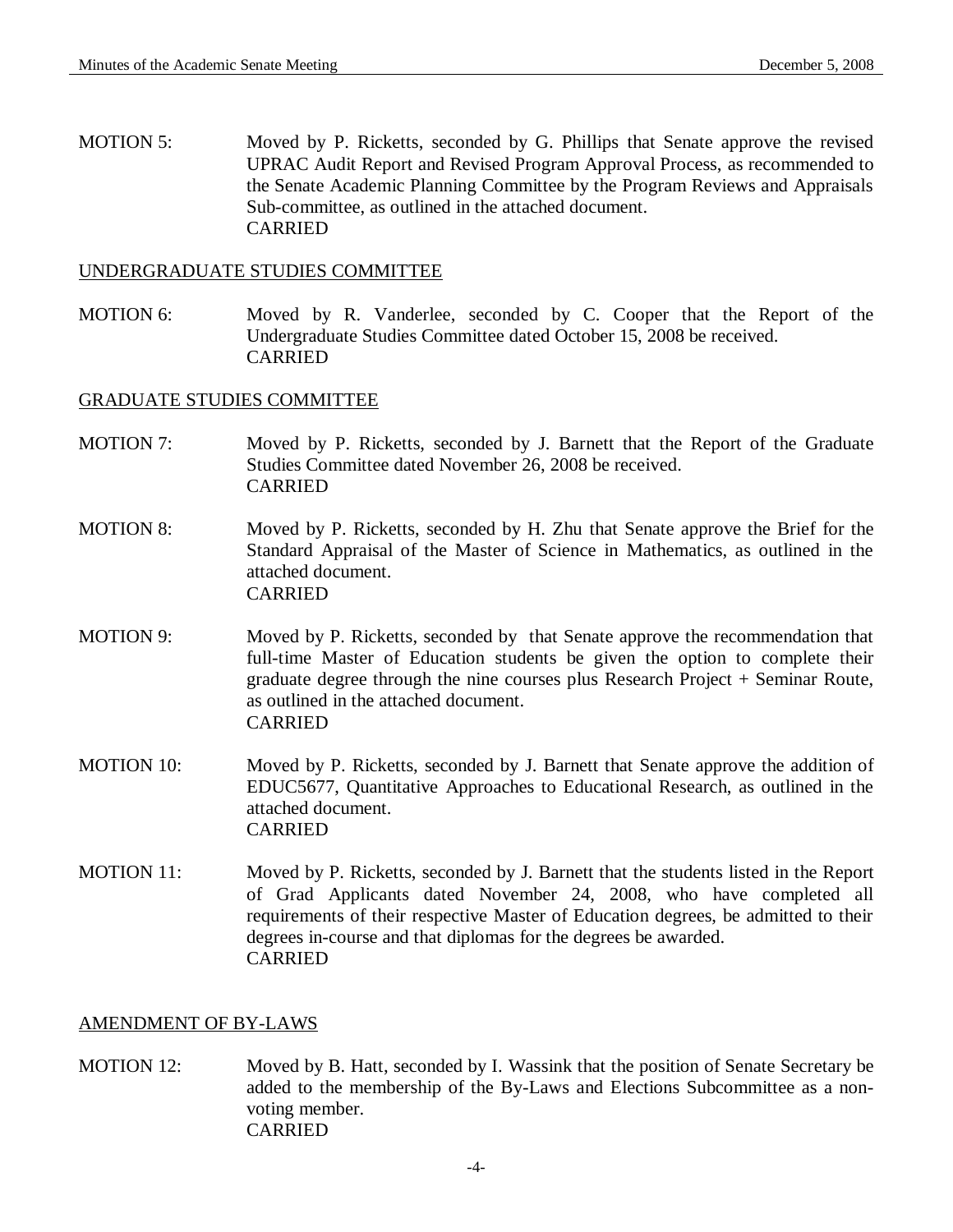## **ELECTIONS**

 Elect one Faculty member, not from the Faculty of Education, to serve on the search committee for a probationary position in Music Education

## **ACCLAIMED: D. Geden**

 Elect one Faculty member, not from the Faculty of Education, to serve on the search committee for a probationary position in Education & Schooling and Education & Schooling/Methods

## **ELECTED: S. O'Hagan**

 Elect one Faculty member, not from the Faculty of Education, to serve on the search committee for a probationary position in Physical & Health Education/Classroom Management

# **ACCLAIMED: G. Morrell**

 Elect one Faculty member, and not from the Faculty of Education, to serve on the search committee for one probationary and one limited-term position in Language & Literacy

## **ACCLAIMED: S. Renshaw**

 Elect one Faculty member, not from the Faculty of Education, to serve on the search committee for one probationary position in Social Studies

# **ACCLAIMED: G. Brophey**

 Elect one Faculty member, not from the Faculty of Education, to serve on the search committee for one probationary position Science Education

# **ACCLAIMED: E. Cholewa**

 Elect one Faculty member, not from the Faculty of Education, to serve on the search committee for one probationary position Graduate Studies – Leadership/Research Studies

# **ACCLAIMED: J. Murton**

Elect one Faculty member, not from the Faculty of Education, to serve on the search committee for one probationary position and one 3-year limited-term position in the Bachelor of Physical & Health Education.

### **ACCLAIMED: D. Flynn**

Elect one Faculty member, not from the Faculty of Education, to serve on the search committee for one probationary position in Methods/Social Studies (Brantford Campus)

# **ACCLAIMED: AB Graff**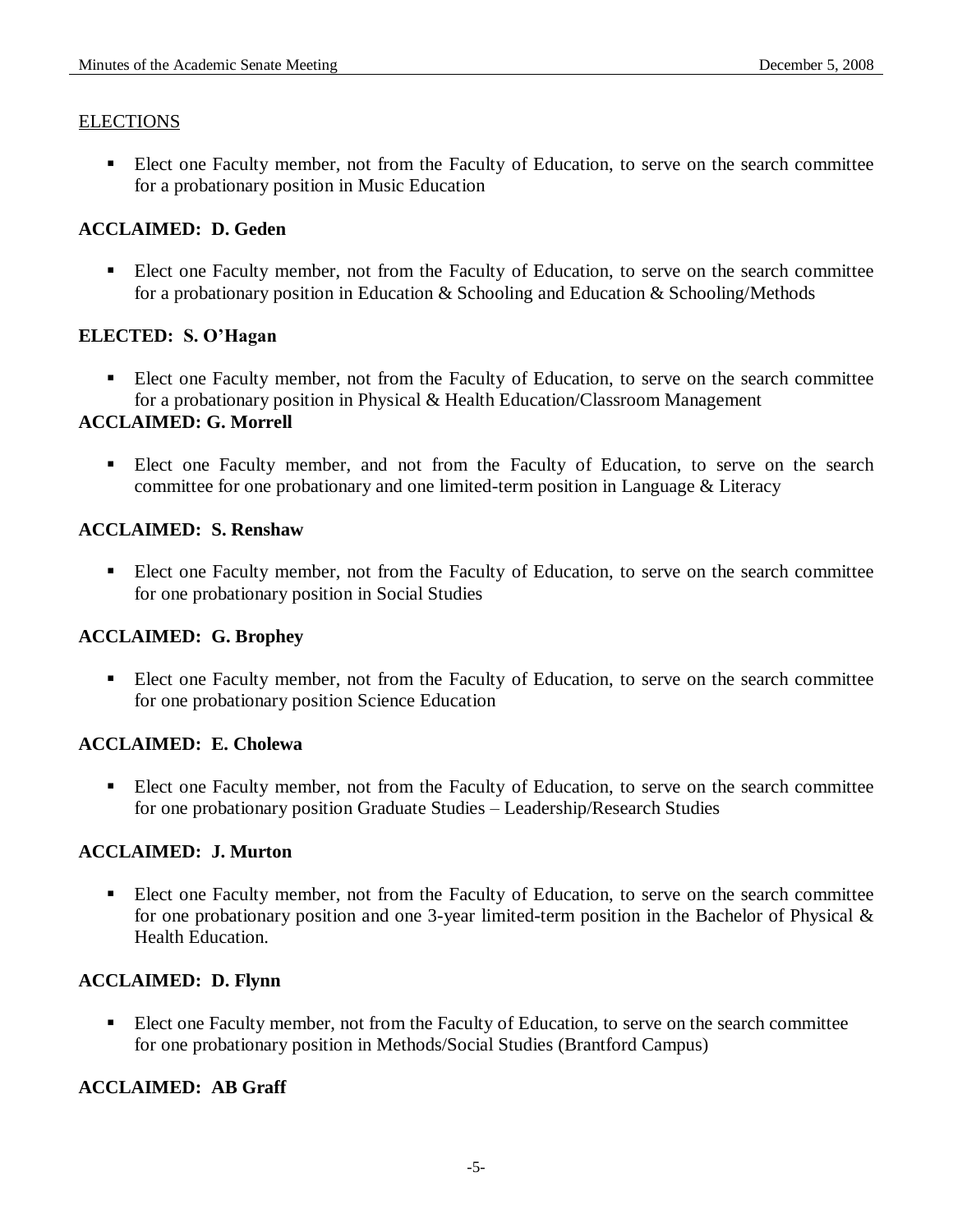Elect one Faculty member, from outside the Department of Computer Science and Mathematics, to serve on the search committee for one probationary position in Computer Science.

## **ACCLAIMED: D. Murphy**

 Elect one Faculty member, from outside Child and Family Studies, to serve on the search committee for one probationary position in Child and Family Studies.

## **ACCLAIMED: S. Renshaw**

 Elect on Faculty member, from outside of the School of Business and Economics, to serve on the search committee for one probationary position in the School of Business and Economics (Finance and Economics).

### **ACCLAIMED: T. Koivukoski**

 Elect one Faculty member, from outside of Biology, to serve on the search committee for one probationary position in Biology.

## **ELECTED: D. Walters**

 Elect one Faculty member, from outside of English Studies, to serve on the search committee for a 3-year limited-term position in English Studies (Drama).

### **ACCLAIMED: N. Colborne**

 Elect one Faculty member, from outside History, to serve on the search committee for a probationary position in History

### **ACCLAIMED: I. Mueller**

 Elect on non-Senator from the Faculty of Applied and Professional Studies, to serve on the Board of Governors

### **ACCLAIMED: J. Nadeau**

### REPORTS FROM OTHER COMMITTEES

Senator Kilpatrick, Board of Governors representative to Senate, provided a brief commentary on the Board meeting that was held the previous evening. He noted that Dr. Maria Canatalini-Williams gave an excellent presentation on the Brantford initiatives. He also indicated that the Board will be seeking three new Board members and that the design for the new Student Centre was approved.